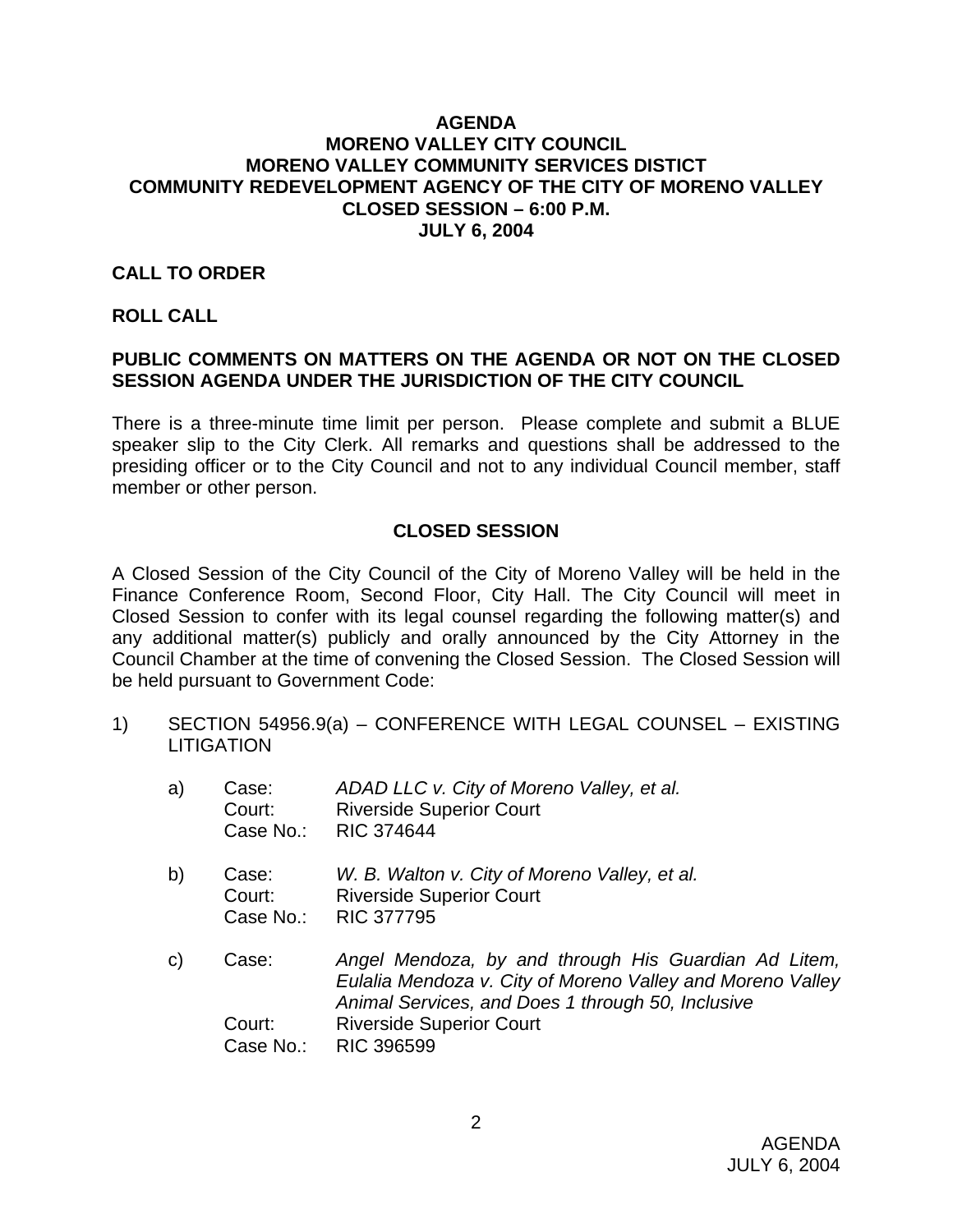d) Case: *Suarez v. City of Moreno Valley*  Court: Riverside Superior Court Case No.: RIC 396766 e) Case: *Lauren Lynn Baisden, by Dolores Baisden her guardian ad litem v. City of Moreno Valley*  Court: Riverside Superior Court Case No.: RIC 404900 f) Case: *Public Entity Risk Management Authority v. City of Moreno Valley, City of Palm Desert, City of Simi Valley, City of Palm Springs, City of La Quinta, City of Hemet, Coachella Valley Association of Governments, City of Rolling Hills, and DOES 1-50*  Court: Riverside Superior Court Case No.: INC 038382 g) Case: *Vandel Ridge v. City of Moreno Valley, et al*. Court: Riverside Superior Court Case No.: RIC 411064 h) Case: *Citizens to Enforce CEQA v. City of Moreno Valley, et al.* Court: Riverside Superior Court Case No.: RIC 403114 i) Case: *Stacy Stillwell v. City of Moreno Valley*  Court: Riverside Superior Court Case No.: RIC 408908 j) Case: *Zamora v. City of Moreno Valley*  Court: Riverside Superior Court, Small Claims Division Case No.: RIS 166269 k) Case: *Moreno Valley Community Services District v.Lee Jacobsen, Debtor*  Court: United States Bankruptcy Court Case No.: RS04-11478MJ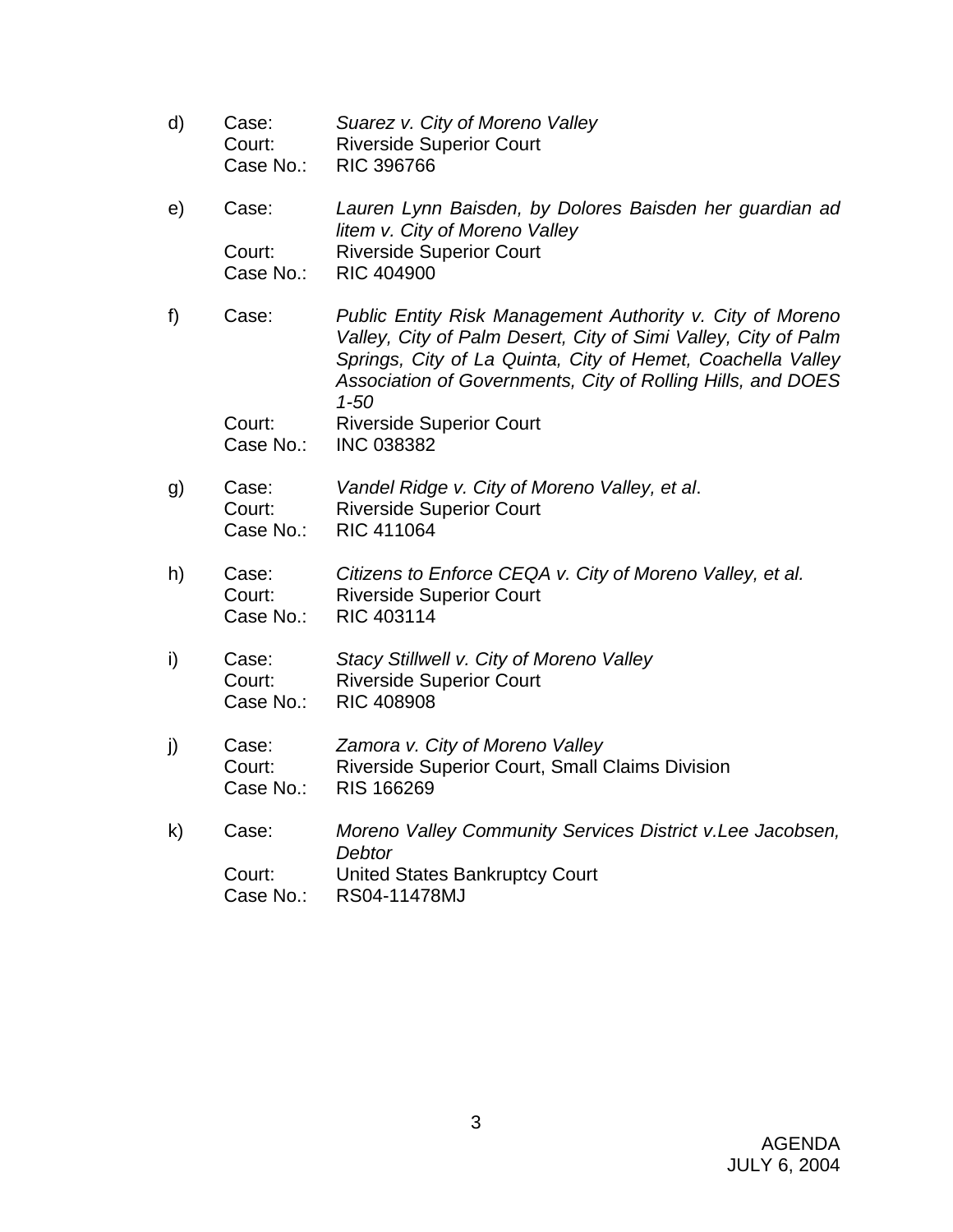- 2) SECTION 54956.9(b)(1) CONFERENCE WITH LEGAL COUNSEL SIGNIFICANT EXPOSURE TO LITIGATION Number of Cases: 3
- 3) SECTION 54956.9(c) CONFERENCE WITH LEGAL COUNSEL INITIATION OF LITIGATION Number of Cases: 3
- 4) SECTION 54957.6 LABOR NEGOTIATIONS
	- a) Agency Representative: Gene Rogers Employee Organization: MVCEA
	- b) Agency Representative: Gene Rogers Employee Organization: MVMA

# **REPORT OF ACTION FROM CLOSED SESSION BY CITY ATTORNEY, IF ANY**

# **ADJOURN TO SPECIAL MEETING**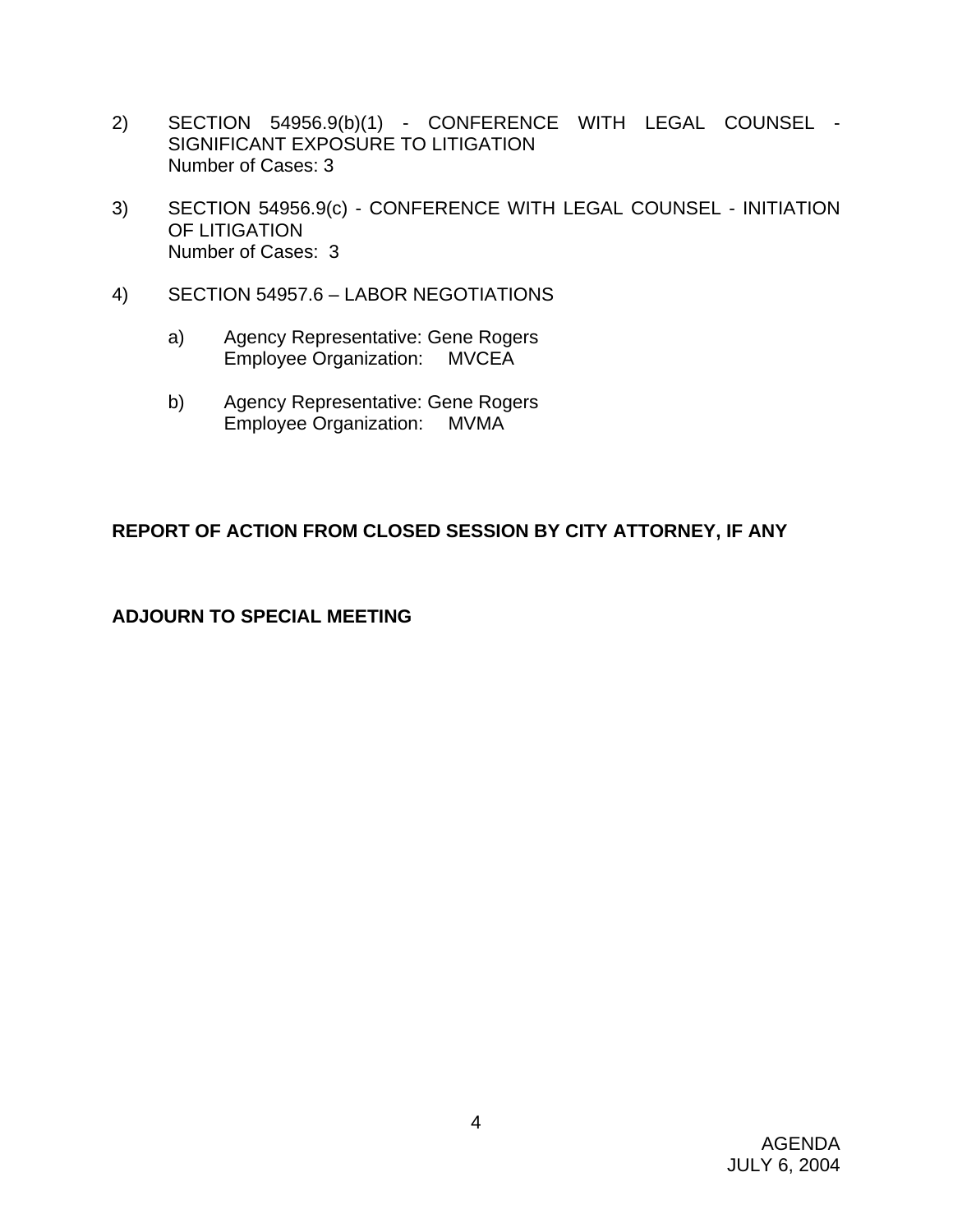#### **NOTICE AND CALL OF SPECIAL JOINT MEETING (TELEVISED) OF THE CITY COUNCIL OF THE CITY OF MORENO VALLEY MORENO VALLEY COMMUNITY SERVICES DISTRICT COMMUNITY REDEVELOPMENT AGENCY OF THE CITY OF MORENO VALLEY**

# **JULY 6, 2004 – 7:30 P.M.**

**NOTICE IS HEREBY GIVEN** that a special meeting of the City Council of the City of Moreno Valley, Moreno Valley Community Services District and the Community Redevelopment Agency of the City of Moreno Valley will be held on July 6, 2004, commencing at 7:30 p.m., in the City Council Chamber, City Hall, located at 14177 Frederick Street, Moreno Valley, California.

Said special meeting shall be for the purpose of:

# **AGENDA**

- **CALL TO ORDER**
- **PLEDGE OF ALLEGIANCE**
- **INVOCATION**
- **ROLL CALL**
- **INTRODUCTIONS**

## **PUBLIC COMMENTS ON MATTERS ON THE SPECIAL MEETING AGENDA**

There is a three-minute time limit per person. Please complete and submit a LAVENDER speaker slip to the Bailiff. All remarks and questions shall be addressed to the presiding officer or to the City Council and not to any individual Council member, staff member or other person.

## **G. REPORTS**

- G1. ADOPTION OF FY 2004-05 BUDGET AND RELATED ACTIONS (CONTINUED FROM JUNE 22, 2004) (Report of: Finance Department) Recommendation:
	- 1. Adopt Resolution No. 2004-51, approving the Operating and Capital Budgets for the City of Moreno Valley for FY 2004-05, including all applicable adjustments pursuant to the Schedule of Budget Adjustments (Attachment "A" of this report);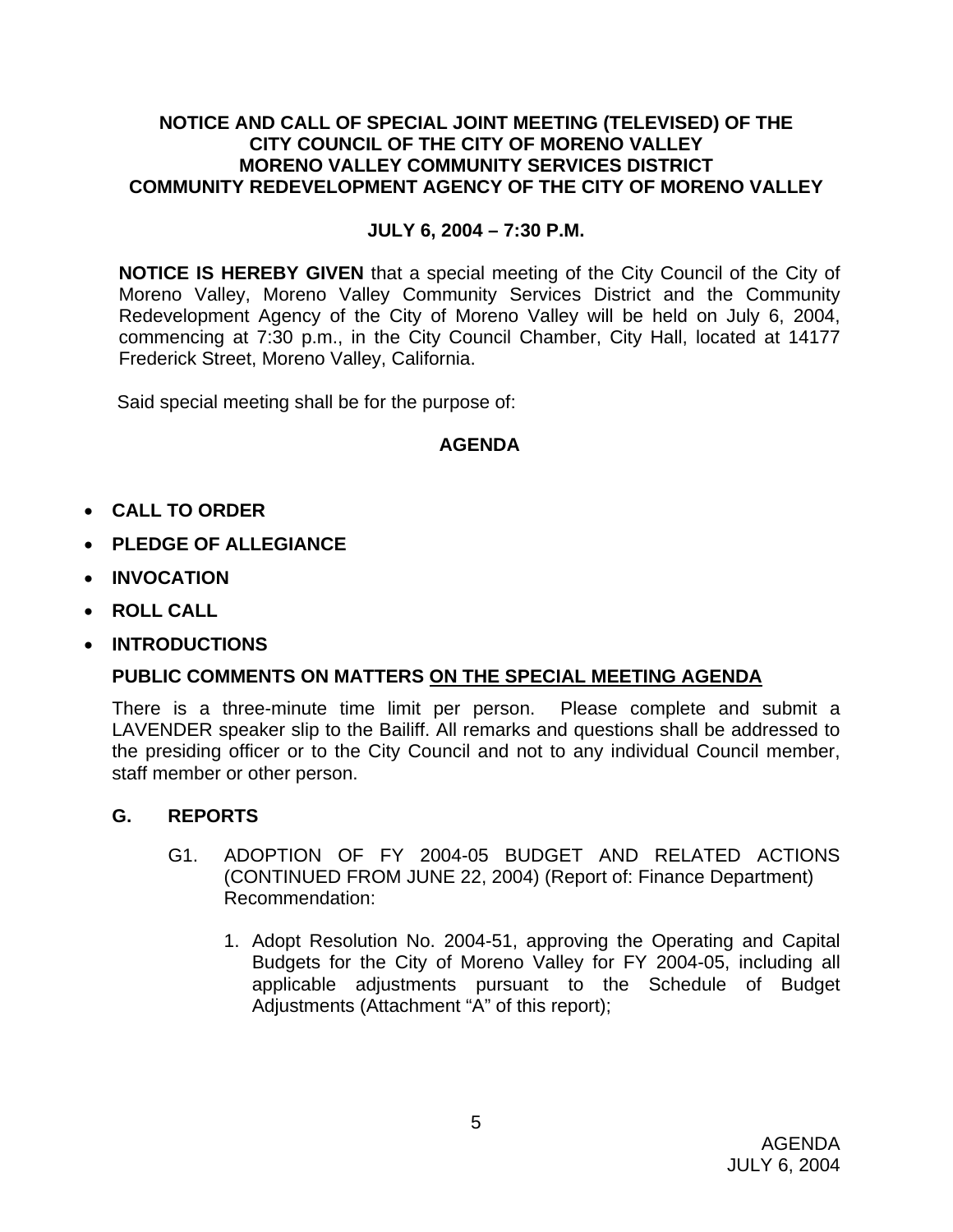#### Resolution No. 2004-51

 A Resolution of the City Council of the City of Moreno Valley, California, Adopting the Operating and Capital Budgets for Fiscal Year 2004/05

2. Acting in its capacity as the President and Board of Directors of the Community Services District of the City of Moreno Valley, adopt Resolution No. CSD 2004-17, approving the Operating and Capital Budgets for the Community Services District of the City of Moreno Valley for FY 2004-05, including all applicable adjustments pursuant to the Schedule of Budget Adjustments (Attachment "A" of this report);

## Resolution No. CSD 2004-17

 A Resolution of the Community Services District of the City of Moreno Valley, California, Adopting the Operating and Capital Budgets for Fiscal Year 2004/05

3. Acting in its capacity as the Chairperson and Agency Members of the Community Redevelopment Agency of the City of Moreno Valley, Adopt Resolution No. RDA 2004-02, approving the Operating and Capital Budgets for the Community Redevelopment Agency of the City of Moreno Valley for FY 2004-05, including all applicable adjustments pursuant to the Schedule of Budget Adjustments (Attachment "A" of this report);

Resolution No. RDA 2004-02

A Resolution of the Community Redevelopment Agency of the City of Moreno Valley, California, Adopting the Operating and Capital Budgets for Fiscal Year 2004/05

- 4. Acting in its capacity as the President and Board of Directors of the Community Services District, approve the repayment of up to \$40,000,000 to the City of Moreno Valley by renewal of the Promissory Note, pursuant to the terms and conditions of the outstanding Promissory Note, the borrowing of up to \$40,000,000 pursuant to the terms and conditions of the attached Promissory Note, and the execution of the original of said note by the President of the Board of Directors, and the delivery of said executed note to the Treasurer of the City;
- 5. Acting in its capacity as the Chairperson and Agency Members of the Community Redevelopment Agency of the City of Moreno Valley, approve the repayment of up to \$40,000,000 to the City of Moreno